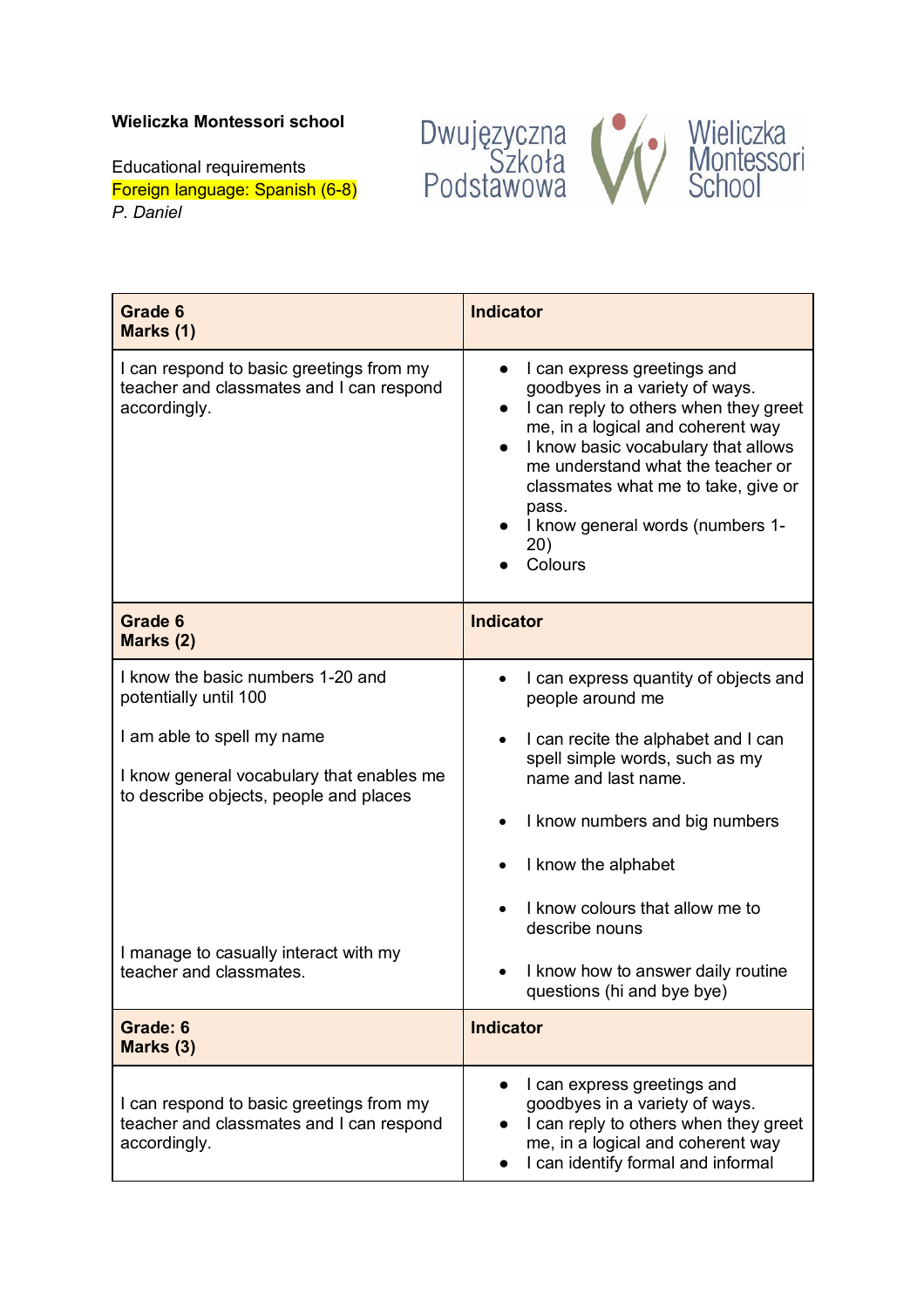| I can identify memorized or familiar words<br>when they are supported by gestures or<br>visuals in informational texts in Spanish.<br>I am able to identify the members of my<br>family and create visual representations of<br>them.<br>I know the names of several objects in my<br>classroom. So that I know when my teacher<br>or classmates are asking for them.<br>Additionally, I can categorize them by<br>colour, size or shape.                                                                                                                                                                                                                                                                     | greetings and their context of use.<br>I can identify and match pronouns<br>and pictures of people, animals and<br>objects<br>I can identify objects around the<br>$\bullet$<br>classroom when my teacher name<br>them in Spanish.<br>I can draw and name the members<br>$\bullet$<br>of my family. As well as answering<br>questions regarding their name and<br>role (¿Quien es el? - ¿Cual es el<br>nombre de tu padre?)<br>I can relate images and words<br>$\bullet$<br>related to objects in my classroom<br>and school.                                                                                                                                                                                                                       |
|---------------------------------------------------------------------------------------------------------------------------------------------------------------------------------------------------------------------------------------------------------------------------------------------------------------------------------------------------------------------------------------------------------------------------------------------------------------------------------------------------------------------------------------------------------------------------------------------------------------------------------------------------------------------------------------------------------------|------------------------------------------------------------------------------------------------------------------------------------------------------------------------------------------------------------------------------------------------------------------------------------------------------------------------------------------------------------------------------------------------------------------------------------------------------------------------------------------------------------------------------------------------------------------------------------------------------------------------------------------------------------------------------------------------------------------------------------------------------|
| Grade 6<br>Marks (4)                                                                                                                                                                                                                                                                                                                                                                                                                                                                                                                                                                                                                                                                                          | <b>Indicator</b>                                                                                                                                                                                                                                                                                                                                                                                                                                                                                                                                                                                                                                                                                                                                     |
| I know different animals and their<br>environment, so that I can create drawings<br>where I locate them correctly.<br>I can identify the days of the week, the<br>months of the year, and seasons, so that I<br>can connect vocabulary related to clothing,<br>flowers, time                                                                                                                                                                                                                                                                                                                                                                                                                                  | I can provide descriptions including<br>colour, size or shape.<br>I can name and describe animals,<br>$\bullet$<br>while categorizing them depending<br>on their environment (terrestres,<br>voladores, aquaticos)<br>I can recognize, guide-write and<br>match vocabulary related to<br>seasonal clothing.                                                                                                                                                                                                                                                                                                                                                                                                                                          |
| Grade 6<br>Marks (5)                                                                                                                                                                                                                                                                                                                                                                                                                                                                                                                                                                                                                                                                                          | <b>Indicator</b>                                                                                                                                                                                                                                                                                                                                                                                                                                                                                                                                                                                                                                                                                                                                     |
| I can identify some basic facts from<br>memorized or familiar words and phrases<br>when they are supported by gestures or<br>visuals in informational texts. Additionally I<br>understand the use of verb "Ser y Estar" to<br>introduce myself.<br>I can recite the alphabet and identify suns in<br>it. Therefore, I can follow spellings from the<br>teacher or I can spell.<br>I can understand fixed sentences and<br>commands. Consequently I can follow<br>simple and sequential instructions from my<br>teacher and classmates.<br>I am able to identify numbers, pronounce<br>them and write them down, so that I can<br>provide information such as my phone<br>number or the number of objects in a | l can answer the questions "¿Cómo<br>$\bullet$<br>te llamas? Y ¿Cuál es tu nombre?"<br>correctly.<br>I can answer the question "¿De<br>dónde eres? Correctly.<br>I can request information related to<br>names and nationalities.<br>I can use the verb "ser y estar" to<br>$\bullet$<br>introduce myself and my classmates<br>formally.<br>I can use the verb "ser y estar" to<br>$\bullet$<br>express location.<br>I can use the verb "ser y estar" to<br>answer questions related to people.<br>E.g who is the president of Poland?<br>Through mimicry and gestures from<br>the teacher I can identify the person<br>being characterized. E.g<br>"tallblondeglasses" - he is Adam.<br>I can spell my name.<br>I can spell simple words related to |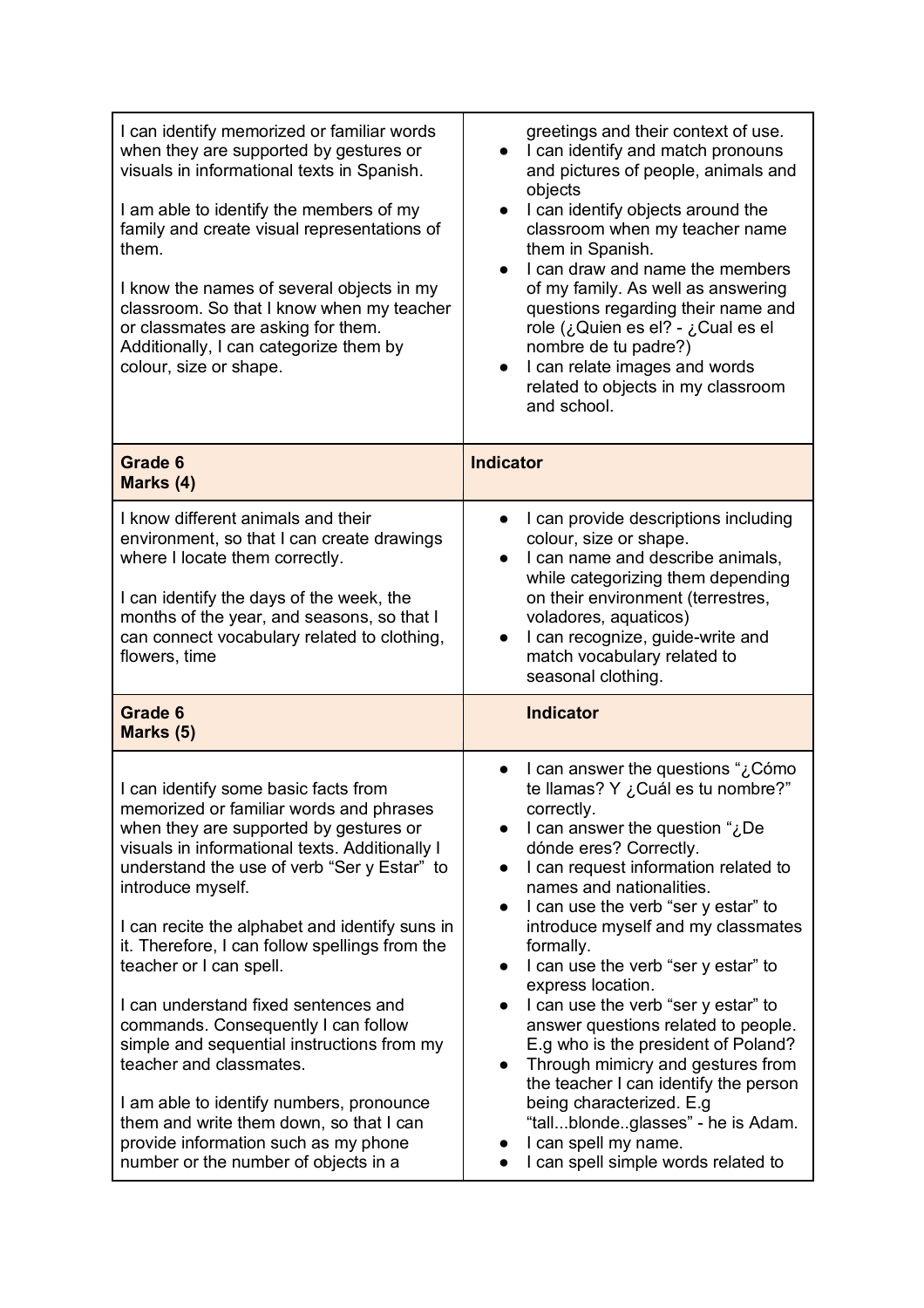| specific location.                                                                                                                                                                                                                                                                                                                                                                                                                                                              | vocabulary I have revised<br>I can write words guided by my<br>$\bullet$<br>teachers' spelling<br>I can write, match, spell and<br>$\bullet$<br>pronounce nouns related to<br>vocabulary I have revised.<br>I can follow instructions from my<br>$\bullet$<br>teacher. I understand and<br>distinguish the difference between<br>"dame, pasa, toma, y regresael<br>lápiz, goma, marcador, etc."                                                                                                                                                                                                                                                                                                                                                                                                                                                                                        |
|---------------------------------------------------------------------------------------------------------------------------------------------------------------------------------------------------------------------------------------------------------------------------------------------------------------------------------------------------------------------------------------------------------------------------------------------------------------------------------|----------------------------------------------------------------------------------------------------------------------------------------------------------------------------------------------------------------------------------------------------------------------------------------------------------------------------------------------------------------------------------------------------------------------------------------------------------------------------------------------------------------------------------------------------------------------------------------------------------------------------------------------------------------------------------------------------------------------------------------------------------------------------------------------------------------------------------------------------------------------------------------|
| Grade 6<br>Marks (6)                                                                                                                                                                                                                                                                                                                                                                                                                                                            | <b>Indicator</b>                                                                                                                                                                                                                                                                                                                                                                                                                                                                                                                                                                                                                                                                                                                                                                                                                                                                       |
| I am able to understand and say the time,<br>which will allow me to create time tables<br>and express specific activities in the day,<br>week, and months.<br>I understand and know the sound of the<br>vowels. So that I can join them with<br>consonants and say words.<br>I understand the use of articles, so that my<br>sentences are grammatically correct. With<br>them I am able to create complete<br>sentences where I express the existence of<br>objects around me. | I can recite the numbers from 1 to<br>100.<br>I can match numbers (symbols) and<br>words.<br>I can spell and write numbers from<br>$1 - 1000.$<br>I can provide my phone number and<br>read individual sequential numbers<br>I can answer the question: "How<br>$\bullet$<br>many books are there on the table"<br>I know the sounds "a,e,i,o,u" and I<br>$\bullet$<br>know how they function when I put<br>them next to another consonant to<br>produce words.<br>I understand the difference between<br>defined and undefined articles.<br>I use defined and undefined articles<br>$\bullet$<br>to express gender and plurality (el,<br>la, los, las - un, una, unos, unas)<br>I understand the use of "hay" as the<br>part of the speech that allows me to<br>show existence and non existence.<br>I can express, and understand the<br>time by using accurate fixed<br>expressions |
| <b>Grades: 7</b><br>Marks (1)                                                                                                                                                                                                                                                                                                                                                                                                                                                   | <b>Indicator</b>                                                                                                                                                                                                                                                                                                                                                                                                                                                                                                                                                                                                                                                                                                                                                                                                                                                                       |
| I can identify the topic and some isolated<br>facts from simple sentences in informational<br>texts. So that I can fill up charts, forms or<br>questionnaires.<br>I understand the verbs "ser y estar" as<br>verbs that allow me to describe, present,<br>introduce and provide meaningful                                                                                                                                                                                      | I can describe and introduce myself<br>$\bullet$<br>using the verbs "ser y estar"<br>I can describe and introduce my<br>classmates with the verbs "ser y<br>estar"<br>I can express my emotional state by<br>using the verb "estar"<br>I can give details of who I am by<br>using the verb "ser"                                                                                                                                                                                                                                                                                                                                                                                                                                                                                                                                                                                       |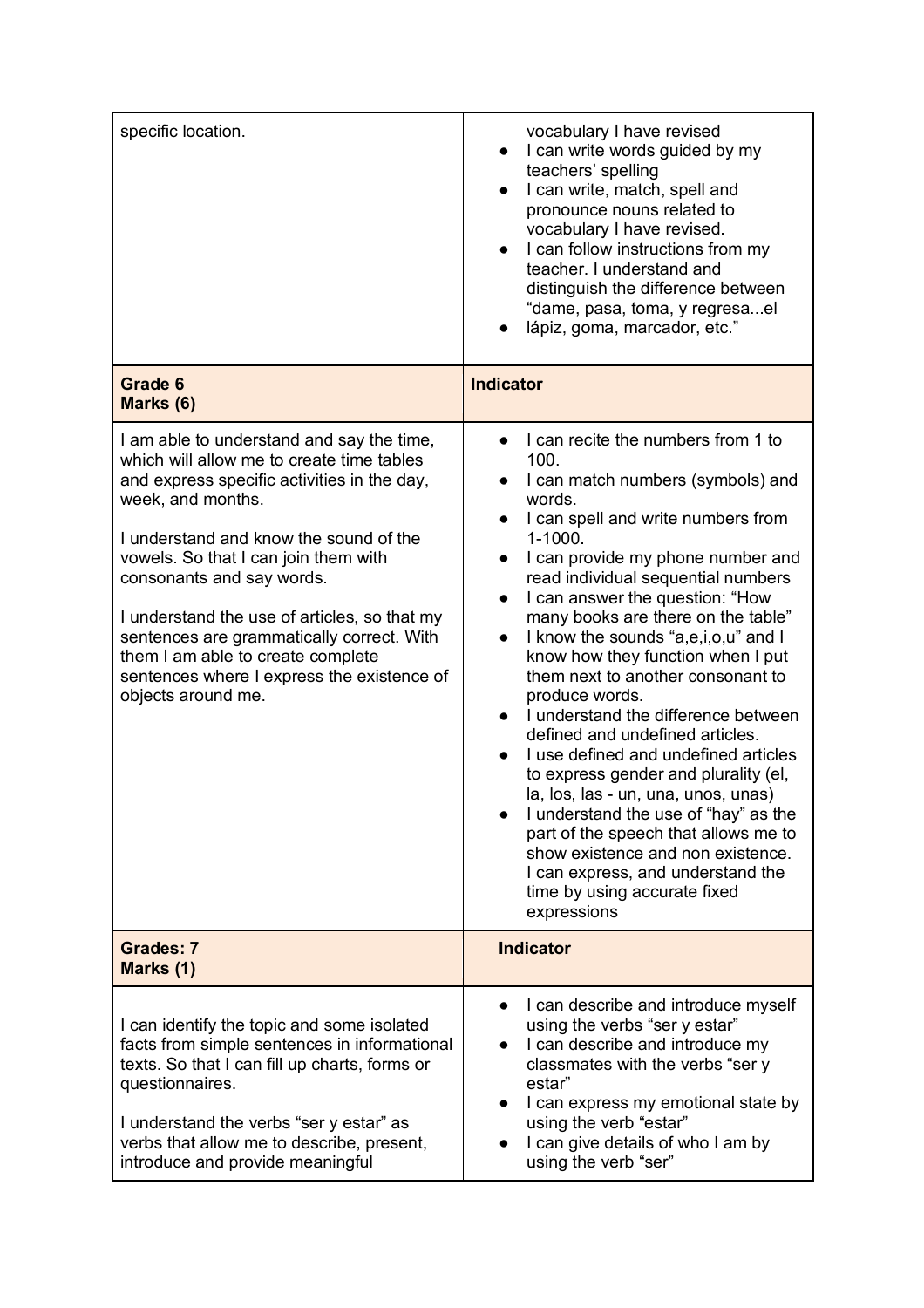| information. Therefore, I understand their<br>conjugation in relation to the different<br>pronouns.<br>I am able to provide information about my<br>daily routine. Mention activities I develop,<br>and times related to them.<br>I can understand familiar questions and<br>statements from simple sentences in<br>conversations, so that I can identify names,<br>locations, professions and emotional states                                                                                                               | I can ask for specific information<br>regarding professions, emotional<br>state, home-country, and physical<br>descriptions. So that I can tabulate<br>information in chart or form.<br>I can say and write full sentences<br>regarding information about myself<br>and others.<br>I can categorize and use properly<br>the verbs "ser y estar"<br>I can list the activities I do in the<br>$\bullet$<br>morning, in relation to the time.<br>I can write routines of my partners<br>$\bullet$<br>by asking them what they do at<br>specific times of the day.                                      |
|-------------------------------------------------------------------------------------------------------------------------------------------------------------------------------------------------------------------------------------------------------------------------------------------------------------------------------------------------------------------------------------------------------------------------------------------------------------------------------------------------------------------------------|-----------------------------------------------------------------------------------------------------------------------------------------------------------------------------------------------------------------------------------------------------------------------------------------------------------------------------------------------------------------------------------------------------------------------------------------------------------------------------------------------------------------------------------------------------------------------------------------------------|
| <b>Grade 7</b><br>Marks (2)                                                                                                                                                                                                                                                                                                                                                                                                                                                                                                   | <b>Indicator</b>                                                                                                                                                                                                                                                                                                                                                                                                                                                                                                                                                                                    |
| I can request and provide information by<br>asking and answering practice and some<br>original questions on familiar and everyday<br>topics, using simple sentences most of the<br>time.<br>I can express, ask about, and react to<br>preferences, feelings, or opinions on<br>familiar topics, using simple sentences most<br>of the time and asking questions to keep the<br>conversation on topic.<br>I am able to describe likes and dislikes and<br>relate this topic to food, places, objects,<br>activities and people | I can answer specific basic<br>$\bullet$<br>questions about myself and others,<br>since I understand the difference<br>among the WH questions in<br>Spanish.<br>By using verbs of the daily routine,<br>$\bullet$<br>and the verbs "ser y estar" I can<br>express emotional states when it<br>comes to talk about a specific<br>activity of the day.<br>I know how to conjugate reflexive<br>verbs in Spanish.<br>I know how to use the verb "Gustar"<br>so that I express likes and dislikes.<br>I can create sentences with the verb<br>"gustar" following the structure<br>taught by my teacher. |
| <b>Grades: 7</b><br>Marks (3)                                                                                                                                                                                                                                                                                                                                                                                                                                                                                                 | <b>Indicator</b>                                                                                                                                                                                                                                                                                                                                                                                                                                                                                                                                                                                    |
| Novice upper-intermediate<br>I am able to demonstrate knowledge of my<br>vocabulary related to numbers, colours,<br>fruits and vegetables, parts of the body,<br>school, city and house.<br>I understand the conjugation of verbs (ar-er-<br>ir) so that I can create complete coherent<br>sentences with them.<br>When providing description I use a variety<br>of adjectives so that my physical and visual                                                                                                                 | I can describe places, animals and<br>$\bullet$<br>objects by providing detailed<br>information about them.<br>I describe objects, animals, places<br>and people using colours,<br>dimensions and shapes.<br>I can conjugate verbs (ar-er-ir) in<br>different oral and written exercises<br>proposed by my teacher<br>I demonstrate my ability to conjugate<br>$\bullet$<br>verbs with pronouns, group<br>pronouns, and complex pronouns.<br>I can identify mistakes in verb                                                                                                                        |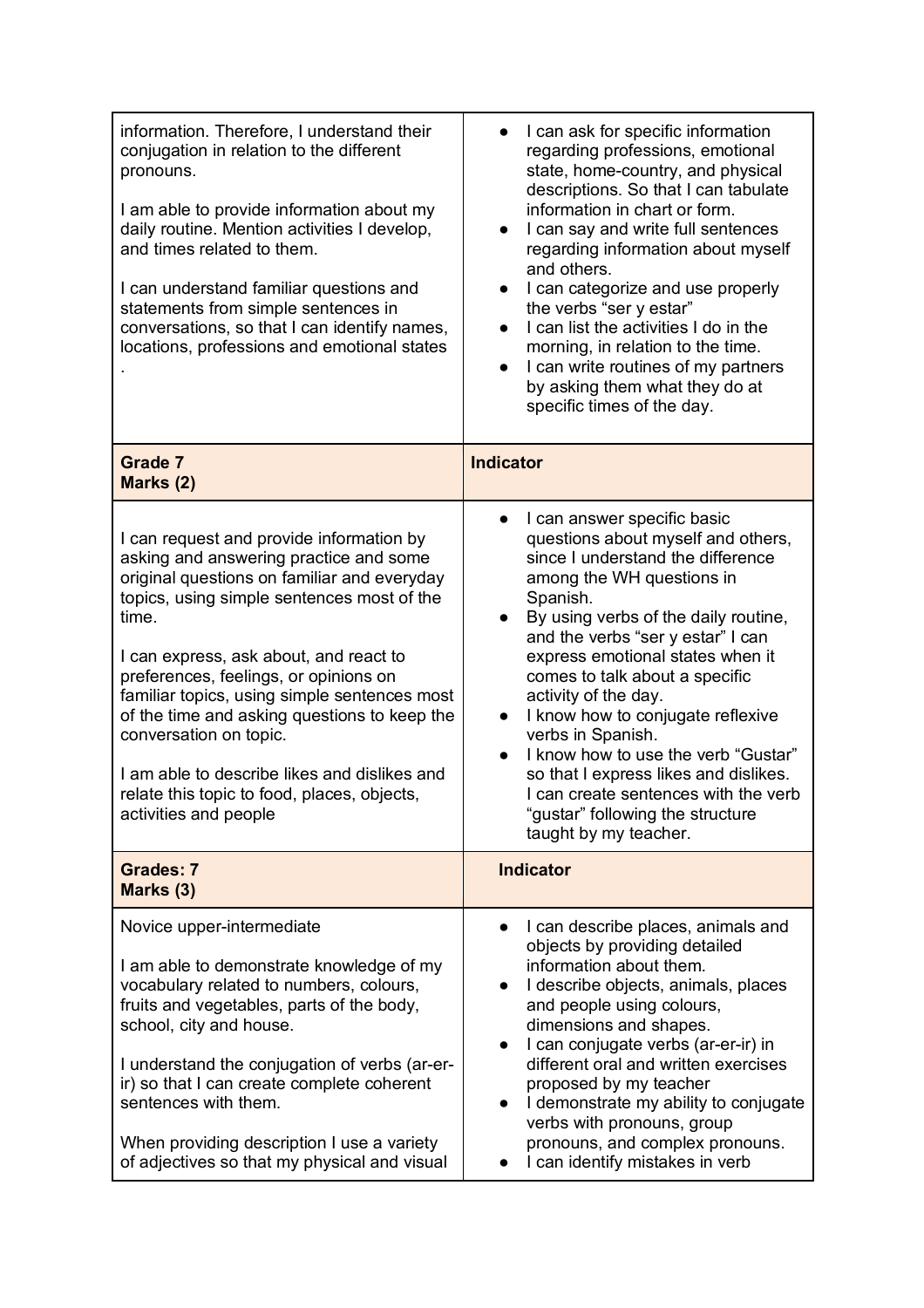| descriptions are as accurate as possible<br>I can demonstrate my vocabulary by<br>expressing their location using prepositions<br>of place. This, to make sure that my<br>information is appropriate and accurate.<br>I can complete different texts and dialogues<br>so that I can memorize and recite them.<br>After this, I am able to change pieces of it,<br>or add customized characteristics to the<br>text, story or characters. | conjugations by looking at the<br>structure of the sentences.<br>I can write, say, match and identify<br>$\bullet$<br>vocabulary related to animals, fruits,<br>and parts of<br>I can add adjectives to my sentence<br>in a correct way to provide accurate<br>descriptions.<br>I can provide adjectives related to<br>dimension, textures, tastes and<br>shapes.<br>I can write complete sentences<br>$\bullet$<br>using correctly prepositions of place |
|------------------------------------------------------------------------------------------------------------------------------------------------------------------------------------------------------------------------------------------------------------------------------------------------------------------------------------------------------------------------------------------------------------------------------------------|-----------------------------------------------------------------------------------------------------------------------------------------------------------------------------------------------------------------------------------------------------------------------------------------------------------------------------------------------------------------------------------------------------------------------------------------------------------|
| <b>Grade 7</b><br>Marks (4)                                                                                                                                                                                                                                                                                                                                                                                                              | <b>Indicator</b>                                                                                                                                                                                                                                                                                                                                                                                                                                          |
| I am able to put sentences together when<br>having a conversation with my teacher or<br>classmates, so that the interactions are<br>meaningful and complete.<br>I can express, ask about, and react to<br>preferences, feelings, or opinions on<br>familiar topics, using simple sentences most<br>of the time and asking questions to keep the<br>conversation on topic.                                                                | I can order sentences so that they<br>have a full meaning.<br>I can recite dialogues with my<br>partners<br>I can order dialogues in a logical<br>sequence.<br>I can memorize dialogues and recite<br>$\bullet$<br>them with the help of my partners<br>and teacher.<br>I can identify mistakes in verb<br>conjugations by looking at the<br>structure of the sentences.                                                                                  |
| <b>Grades: 7</b><br>Marks (5)                                                                                                                                                                                                                                                                                                                                                                                                            | <b>Indicator</b>                                                                                                                                                                                                                                                                                                                                                                                                                                          |
| I can conjugate verbs in past tense, so that I<br>can provide information related to past<br>events and actions. Additionally, I can use<br>this knowledge to produce sentences<br>related to historical events, dates and<br>people.<br>I can identify and use correctly verbs in two<br>different forms of the past tense, so that I<br>can provide extra meaning to my sentences<br>(Pasado y pasado imperfecto)                      | I can conjugates verbs in past tense<br>in relation to the personal pronouns<br>I can categorize and differentiate<br>activities in different forms of the<br>past tense<br>I can say, write and paraphrase<br>$\bullet$<br>verbs from present to past tense.<br>I can write information about people<br>and places using the past tense<br>(historical events)                                                                                           |
| Grade 7<br>Marks (6)                                                                                                                                                                                                                                                                                                                                                                                                                     | <b>Indicator</b>                                                                                                                                                                                                                                                                                                                                                                                                                                          |
| I know and understand sentences in future                                                                                                                                                                                                                                                                                                                                                                                                | I can conjugates verbs in past tense                                                                                                                                                                                                                                                                                                                                                                                                                      |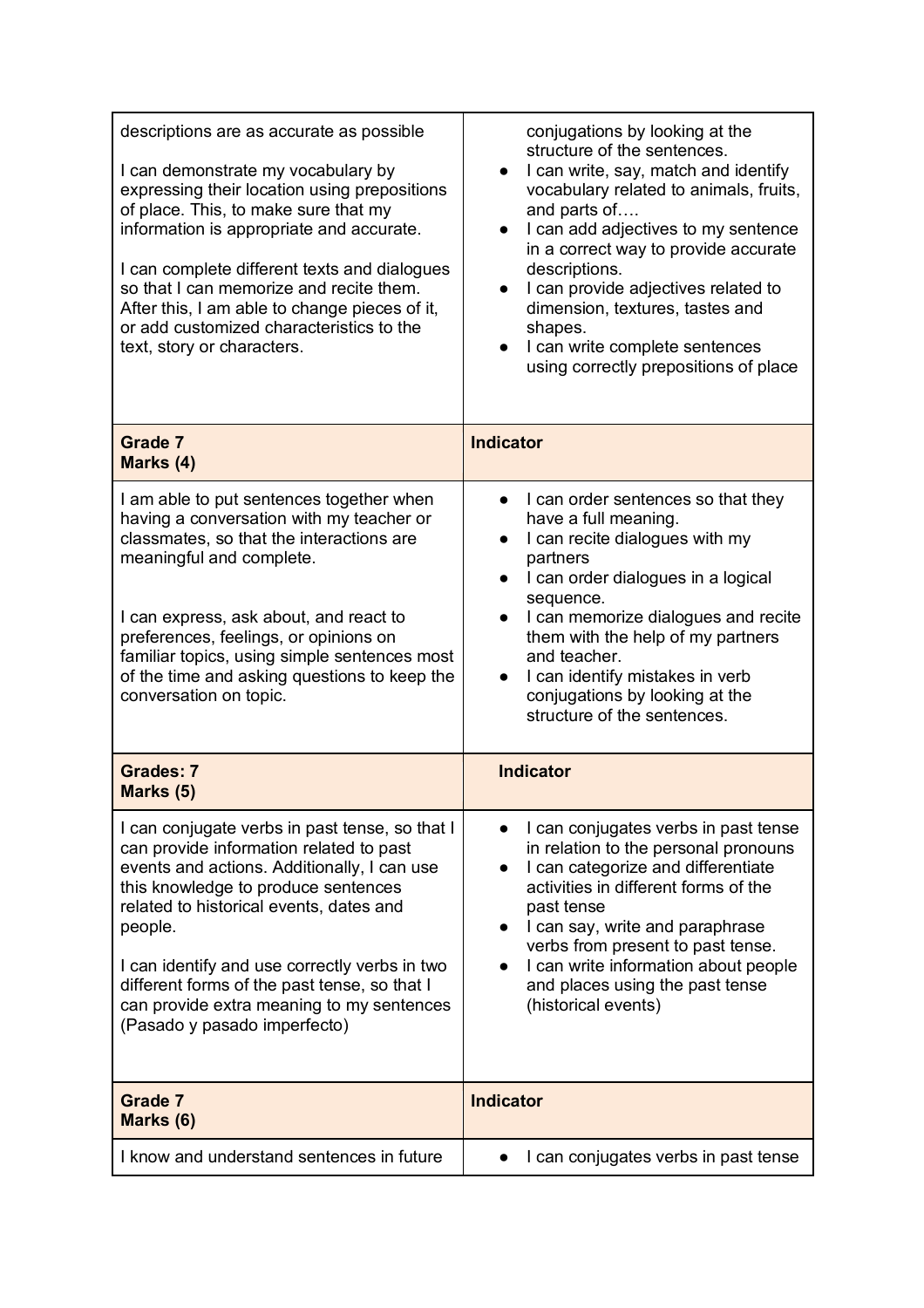| tense (ir) so that I can express future plans<br>and activities.                                                                                                                                                        | in relation to the personal pronouns<br>I can categorize and differentiate<br>$\bullet$<br>activities in different forms of the                                                                        |
|-------------------------------------------------------------------------------------------------------------------------------------------------------------------------------------------------------------------------|--------------------------------------------------------------------------------------------------------------------------------------------------------------------------------------------------------|
| I identify the future simple, so that I can<br>recognize plans that are not confirmed.<br>Additionally, I know how to order sentences<br>with correct conjugations so that my written<br>and oral speeches are correct. | past tense<br>I can say, write and paraphrase<br>verbs from present to past tense.<br>I can write information about people<br>$\bullet$<br>and places using the past tense                             |
| I demonstrate wide specific vocabulary<br>related to a variety of topics that my teacher<br>proposed.                                                                                                                   | (historical events)<br>I can use both ways of expressing<br>the future to write and sentences<br>about myself and others.<br>I can match and categorize future                                         |
| I understand the different structures to<br>follow when conjugating a verb (regular or<br>irregular)                                                                                                                    | forms with their grammatical uses<br>I am able to conjugate different<br>$\bullet$<br>verbs in future forms.<br>I can add accent (tilde) to verbs<br>$\bullet$<br>constructed in future and past tense |

| Grades: 8<br>Marks (1)                                                                                                                                                                                                                                                                                                                             | <b>Indicator</b>                                                                                                                                                                                                                                                                                                                                                                                                                                                                                                                                                                                                                                                                |
|----------------------------------------------------------------------------------------------------------------------------------------------------------------------------------------------------------------------------------------------------------------------------------------------------------------------------------------------------|---------------------------------------------------------------------------------------------------------------------------------------------------------------------------------------------------------------------------------------------------------------------------------------------------------------------------------------------------------------------------------------------------------------------------------------------------------------------------------------------------------------------------------------------------------------------------------------------------------------------------------------------------------------------------------|
| I understand the verbs "ser y estar" as<br>verbs that allow me to describe, present,<br>introduce and provide meaningful<br>information. Therefore, I understand their<br>conjugation in relation to the different<br>pronouns.<br>I know the basic verbs of my daily routine.<br>And potentially. I know how to conjugate<br>some or all of them. | I can express my emotional state by<br>$\bullet$<br>using the verb "estar"<br>I can give details of who I am by<br>using the verb "ser"<br>I can ask for specific information<br>regarding professions, emotional<br>state, home-country, and physical<br>descriptions. So that I can tabulate<br>information in chart or form.<br>I can say and write full sentences<br>regarding information about myself<br>and others.<br>I can categorize and use properly<br>the verbs "ser y estar"<br>I can list the activities I do in the<br>morning, in relation to the time.<br>I can write routines of my partners<br>by asking them what they do at<br>specific times of the day. |

d past tense ● I can research and broaden my vocabulary for specific purposes. I have a bank of words I have researched myself.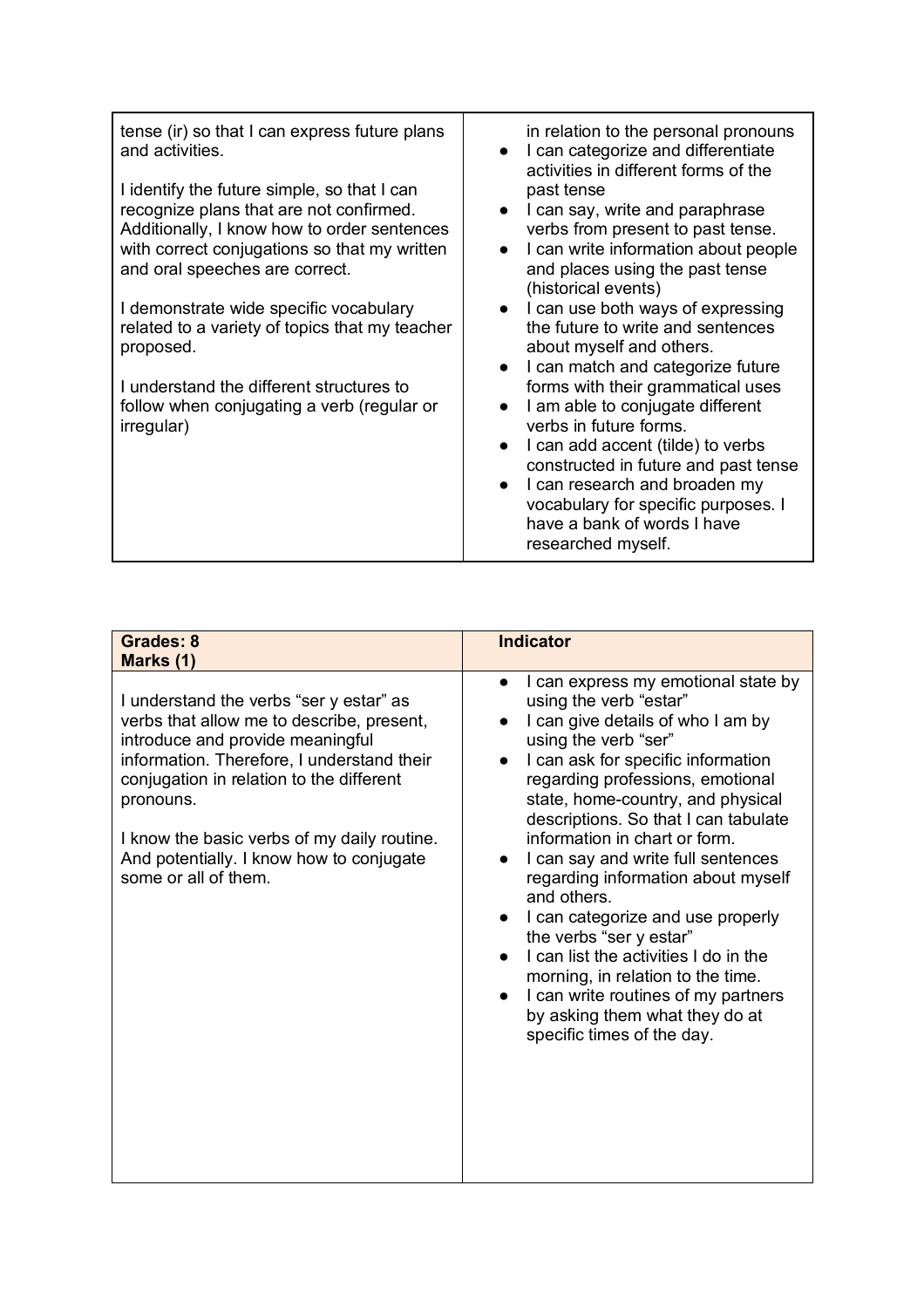| <b>Grades: 8</b><br>Marks (2)                                                                                                                                                                                                                                                                                                                                                                                                                                                                                                        | <b>Indicator</b>                                                                                                                                                                                                                                                                                                                                                                                                                                                                                                                                                                    |
|--------------------------------------------------------------------------------------------------------------------------------------------------------------------------------------------------------------------------------------------------------------------------------------------------------------------------------------------------------------------------------------------------------------------------------------------------------------------------------------------------------------------------------------|-------------------------------------------------------------------------------------------------------------------------------------------------------------------------------------------------------------------------------------------------------------------------------------------------------------------------------------------------------------------------------------------------------------------------------------------------------------------------------------------------------------------------------------------------------------------------------------|
| I understand the verbs "ser y estar" as<br>verbs that allow me to describe, present,<br>introduce and provide meaningful<br>information. Therefore, I understand their<br>conjugation in relation to the different<br>pronouns.<br>I know the basic verbs of my daily routine.<br>And potentially. I know how to conjugate<br>some or all of them.<br>I know the numbers, so that I can<br>communicate simple sentences indicating<br>quantities.                                                                                    | I can indicate simple amounts -<br>$\bullet$<br>"Hay" (There is- there are)<br>I can indicate age of myself and<br>$\bullet$<br>others.<br>I can understand basic questions<br>$\bullet$<br>and answer them with simple and<br>precise answers.<br>I reply with reciprocal questions to<br>$\bullet$<br>show politeness when talking<br>I understand basic greetings and<br>bye bye expressions.                                                                                                                                                                                    |
| I understand basic questions related to my<br>day and me.                                                                                                                                                                                                                                                                                                                                                                                                                                                                            |                                                                                                                                                                                                                                                                                                                                                                                                                                                                                                                                                                                     |
| Grades: 8<br>Marks (3)                                                                                                                                                                                                                                                                                                                                                                                                                                                                                                               | <b>Indicator</b>                                                                                                                                                                                                                                                                                                                                                                                                                                                                                                                                                                    |
| I understand basic requests. (Toma, dame,<br>pasa).<br>I can provide basic information about my,<br>my location and my likes and dislikes.<br>I am able to use adjectives to describe<br>myself, my classmates, and the members of<br>my family.                                                                                                                                                                                                                                                                                     | I have basic vocabulary related to<br>$\bullet$<br>the objects of my classroom.<br>I understand basic descriptions of<br>$\bullet$<br>objects, so that I understand the<br>object matter of discussion by<br>listening at its features: size, shape,<br>colour,.                                                                                                                                                                                                                                                                                                                    |
| Grades: 8<br>Marks (4)                                                                                                                                                                                                                                                                                                                                                                                                                                                                                                               | <b>Indicator</b>                                                                                                                                                                                                                                                                                                                                                                                                                                                                                                                                                                    |
| I can conjugate verbs in past tense, so that<br>I can provide information related to past<br>events and actions. Additionally, I can use<br>this knowledge to produce sentences<br>related to historical events, dates and<br>people.<br>I can identify and use correctly verbs in two<br>different forms of the past tense, so that I<br>can provide extra meaning to my sentences<br>(Pasado y pasado imperfecto)<br>I know and understand sentences in future<br>tense (ir) so that I can express future plans<br>and activities. | I can conjugates verbs in past tense<br>in relation to the personal pronouns<br>I can categorize and differentiate<br>activities in different forms of the<br>past tense<br>I can say, write and paraphrase<br>verbs from present to past tense.<br>I can write information about people<br>and places using the past tense<br>(historical events)<br>I can use both ways of expressing<br>$\bullet$<br>the future to write and sentences<br>about myself and others.<br>I can match and categorize future<br>forms with their grammatical uses<br>I am able to conjugate different |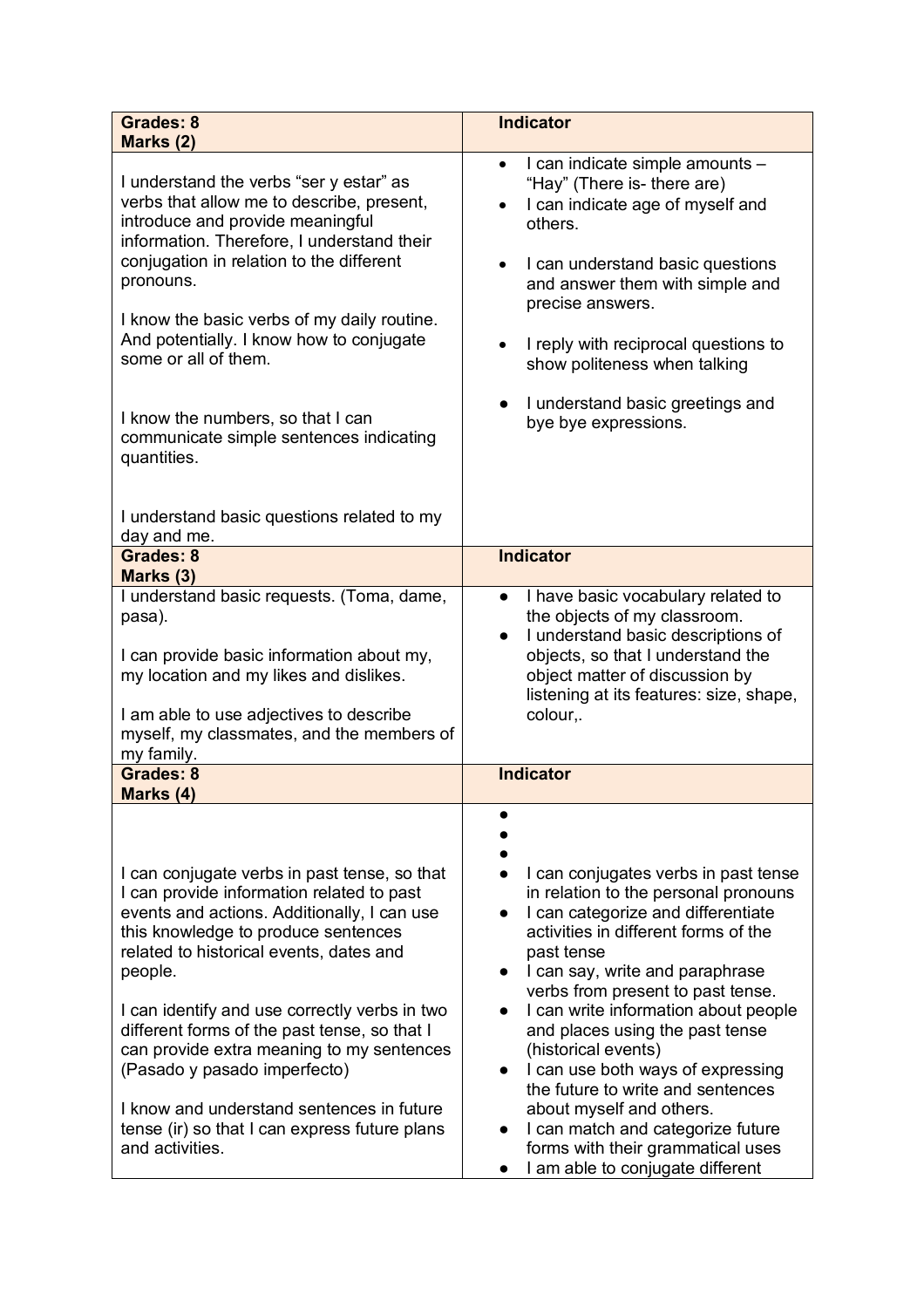| I identify the future simple, so that I can<br>recognize plans that are not confirmed.<br>Additionally, I know how to order sentences<br>with correct conjugations so that my written<br>and oral speeches are correct.<br>I demonstrate wide specific vocabulary<br>related to a variety of topics that my teacher<br>proposed.                                                                                                                                                                                        | verbs in future forms.<br>I can add accent (tilde) to verbs<br>constructed in future and past tense<br>I can research and broaden my<br>$\bullet$<br>vocabulary for specific purposes. I<br>have a bank of words I have<br>researched myself.                                                                                                                                                                                                                                 |
|-------------------------------------------------------------------------------------------------------------------------------------------------------------------------------------------------------------------------------------------------------------------------------------------------------------------------------------------------------------------------------------------------------------------------------------------------------------------------------------------------------------------------|-------------------------------------------------------------------------------------------------------------------------------------------------------------------------------------------------------------------------------------------------------------------------------------------------------------------------------------------------------------------------------------------------------------------------------------------------------------------------------|
| I can read short poems and texts with good<br>pronunciation and intonation.<br>I know and understand the function of<br>synonyms and antonyms.                                                                                                                                                                                                                                                                                                                                                                          | I can memorize short poems and<br>texts<br>I can recite short texts with good<br>$\bullet$<br>intonation<br>I am able to create short poems with<br>$\bullet$<br>vocabulary that I have already learnt                                                                                                                                                                                                                                                                        |
| I understand the use of connectors, so that<br>a simple text can be join coherently and<br>logically.                                                                                                                                                                                                                                                                                                                                                                                                                   | I can match related vocabulary<br>related to synonyms and antonyms.<br>I can transform a short text,<br>$\bullet$<br>modifying synonyms, antonyms and<br>adding connectors when needed.                                                                                                                                                                                                                                                                                       |
| <b>Grades: 8</b><br>Marks (5)                                                                                                                                                                                                                                                                                                                                                                                                                                                                                           | <b>Indicator</b>                                                                                                                                                                                                                                                                                                                                                                                                                                                              |
| I know how to answer basic questions,<br>about my me, my personal life, my daily<br>routine, and others.<br>I know how to use numbers, days and<br>dates. To express complete birthdates, the<br>time of the day, and express hours likened<br>to activities of the daily routine,<br>I can express complete sentences in simple<br>present. This is why I can conjugate verbs<br>in present tense.<br>I can conjugate verbs from all families (ar-<br>er-ir) depending on the subject or people I<br>am talking about. | I ask and answer questions<br>٠<br>related to what I do on my daily<br>basis<br>I can answer questions related<br>$\bullet$<br>to my personal information as<br>well as ask rhetorical questions.<br>I can express my birth date, and<br>other important dates of the<br>year.<br>I can read a short text and<br>extract information related to<br>numerical information<br>I take a verb and I am able to<br>create sentences regardless the<br>subject, plural or singulars |
| <b>Grades: 8</b><br>Marks (6)                                                                                                                                                                                                                                                                                                                                                                                                                                                                                           | <b>Indicator</b>                                                                                                                                                                                                                                                                                                                                                                                                                                                              |
| I am able to transform and express<br>sentences in past tense. Therefore, I<br>understand how verbs function in order to<br>create past tense sentences.<br>I understand the basic rules to create future<br>tense, and I am able to transform sentences                                                                                                                                                                                                                                                                | I can express activities done by<br>$\bullet$<br>me and my partners.<br>I am able to take any verb,<br>follow the grammatical rules to<br>transform a verb and conjugate<br>it depending on the person I am<br>talking about<br>I can express activities that I did                                                                                                                                                                                                           |